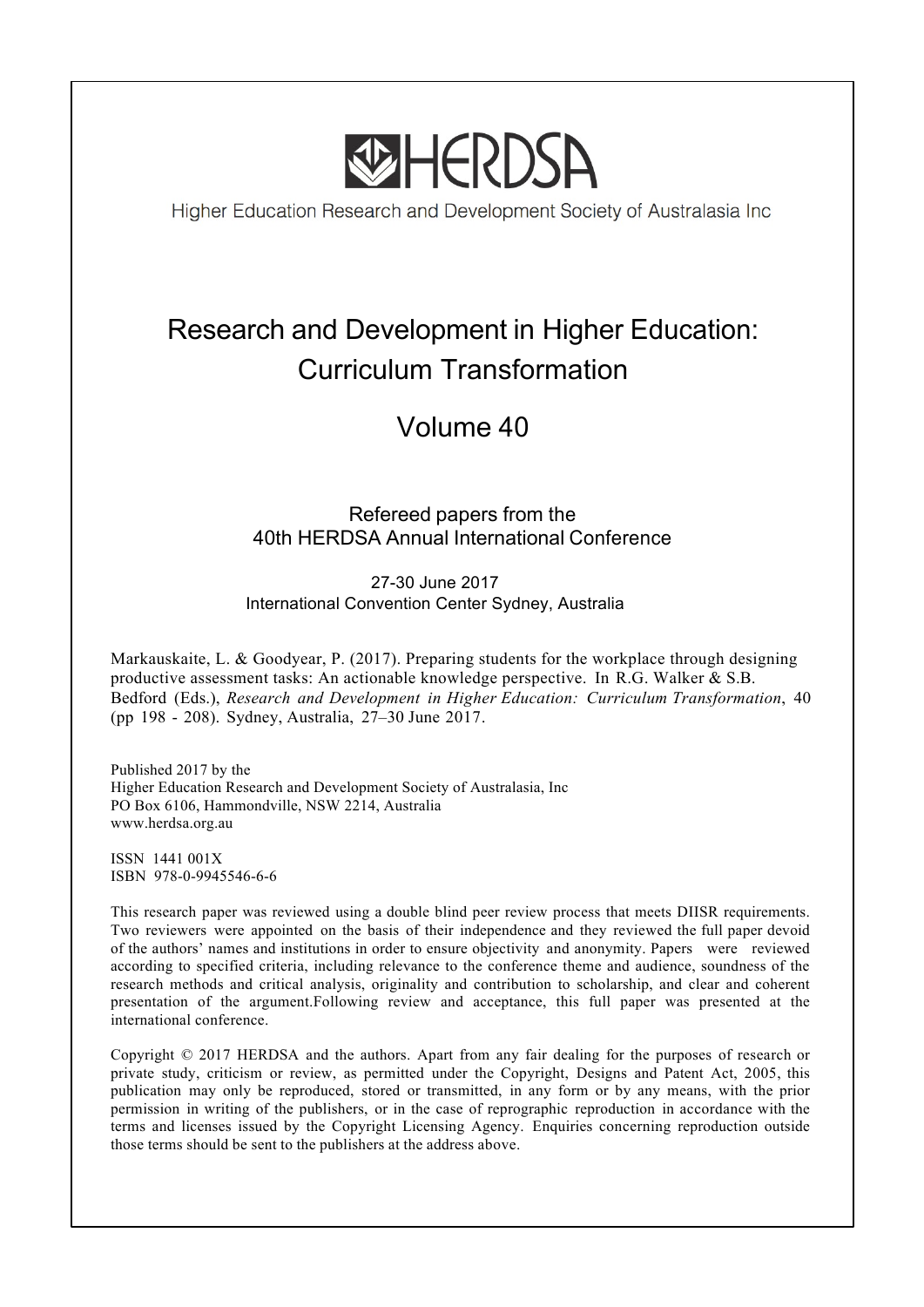## **Preparing students for the workplace through designing productive assessment tasks: An actionable knowledge perspective**

#### **Lina Markauskaite**

The University of Sydney, Sydney, Australia Lina.Markauskaite@sydney.edu.au

#### **Peter Goodyear**

The University of Sydney, Sydney, Australia Peter.Goodyear@sydney.edu.au

Preparing students for the workplace and assessing their readiness are often major challenges for university teachers. What kinds of concrete tasks help students develop professional capacities needed for situated knowledgeable action in a broad range of possible future workplace settings?

Our research examined assessment tasks that university teachers set for students in courses that were preparing them for work placements in five professions: nursing, pharmacy, teaching, social work, and school counselling. We combined 'actionable knowledge' and 'objectual practice' perspectives and investigated what students were asked to do, what they were expected to learn and how. Specifically, we analysed the nature of the objects that teachers selected for assessment tasks and the nature of the concrete artefacts that students were asked to produce.

Our results show some fundamental differences in teachers' choices of objects. They ranged from basic and very specific aspects of professional work to some of the hardest and most broad-ranging challenges in the profession. The tasks also required students to engage in the production of a wide range of artefacts. We classified these as 'cultural artefacts', 'conceptual artefacts' and 'epistemic artefacts'. Our discussion draws parallels between these three kinds of artefacts and the notions of 'work ready', 'work knowledgeable' and 'work-capable' graduates, respectively. We argue that teachers, through task designs, shape ways in which students learn to link action (skill) with meaning (knowledge). Our findings raise some important questions about the kinds of authentic tasks that help prepare work-capable graduates for future learning.

**Keywords:** Objectual practice, knowledge artefacts, assessment

#### **Introduction**

Development of productive pedagogies that can help prepare students for complex knowledge-demanding professional work has received significant attention in higher education. Various approaches have been proposed, trying to bridge university teaching with workplace practices and demands. A number of these approaches have focussed on the development of students' knowledge and the cognitive capabilities needed to solve complex professional problems. Example approaches include case-based learning (Barnes, Christensen, & Hansen, 1994; Thistlethwaite et al., 2012) and problem-based learning (Barrows & Tamblyn, 1980; Walker, Leary, Hmelo-Silver, & Ertmer, 2015). Some other approaches have focussed on the development of students' skilfulness with respect to physically or socially demanding professional tasks: simulations, role plays and other forms of mimetic learning, for instance (Billett, 2014; Hopwood, 2017). Some approaches try to connect learning of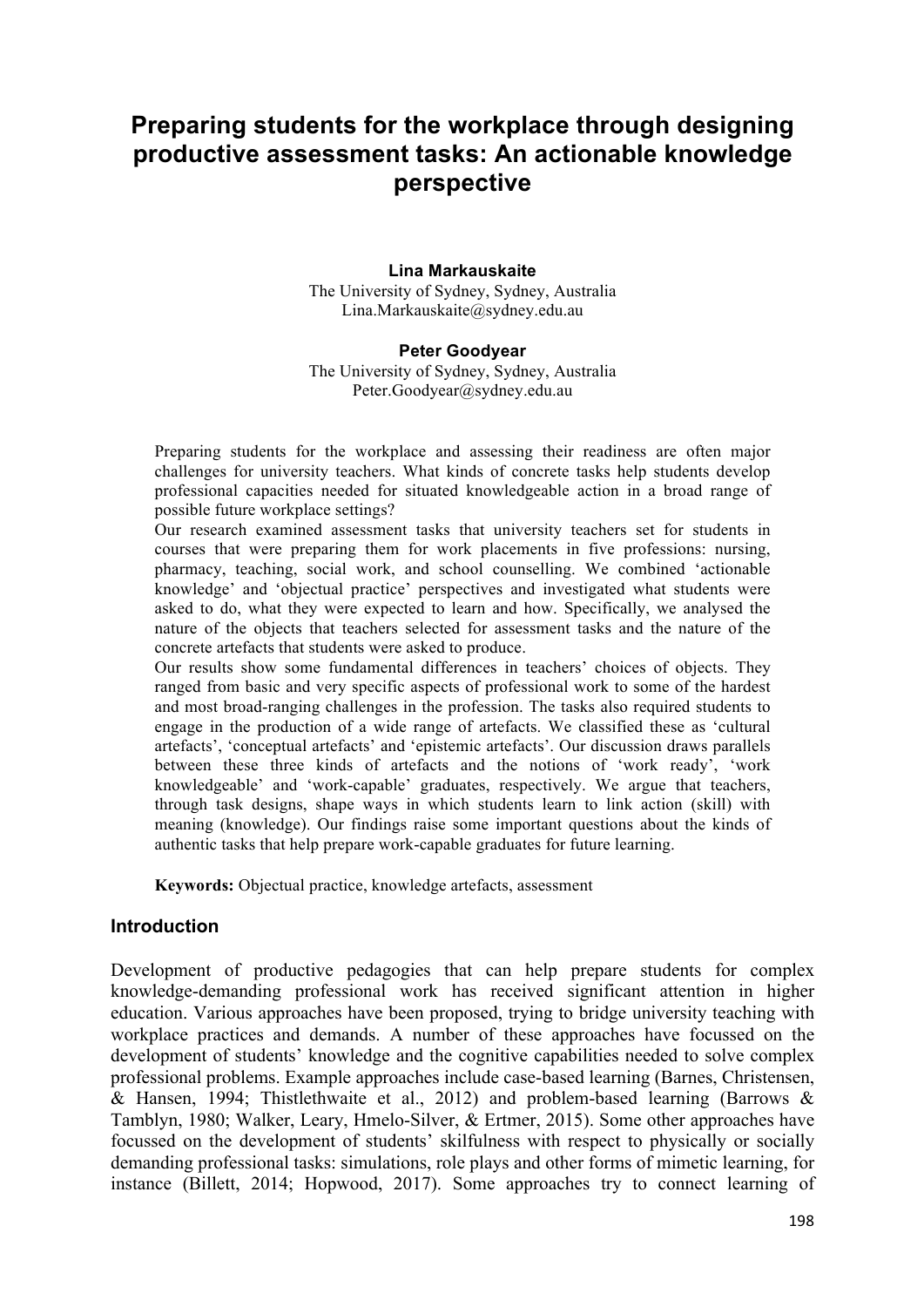knowledge and skills with the formation of other professional qualities, by engaging students in various mindful, situated learning experiences, such as communities of practice (Wenger, 1998), reflection (Schon, 1987) and cognitive apprenticeship (Collins & Kapur, 2014).

In parallel, a variety of techniques have been proposed for assessing students' professional competence and workplace readiness, ranging from formal tests – such as objective structured clinical examinations (OSCE) (Harden & Gleeson, 1979) – to naturalistic, competence-based assessments, embedded in authentic practice – such as professional learning portfolios (McMullan et al., 2003).

The question then arises: what kinds of tasks do university teachers actually design in order to both prepare students for knowledgeable and skilful work and assess their readiness for professional work? What serves as a material foundation for learning workplace capabilities in university settings and for making judgements about students' readiness? How do these tasks and assessments align with the ways in which professional knowledge practices and learning take place and get evaluated in workplaces?

Studies of assessment practices in university settings often examine the tasks that students do from measurement, competence and other normative perspectives (Boud, 1995). They rarely investigate these practices from perspectives that are used to theorise knowledge practices and learning in workplaces (Nicolini, 2013). This theoretical gap hinders development of congruent understandings of how students' learning and assessment practices in university settings can be made continuous with the ways in which productive knowledge work and learning happen and are evaluated in workplaces.

In our research, we adopted an *epistemic practice* view on students' knowledge work and learning (Knorr-Cetina, 1999; Langemeyer, Fischer, & Pfadenhauer, 2015) and examined assessment tasks that university teachers set for students in courses that were preparing them for professional work. In each case, our selected assessment tasks were related to students' work placements (practicums, internships). We focussed on what we call 'developmental assessment' tasks – substantial learning and assessment tasks through which students were expected to learn and to demonstrate certain workplace-related capacities. We call this kind of assessment 'developmental' because of its resemblance to *developmental evaluation -* which fills in an important gap between *formative* and *summative* evaluation in the contexts of organisational innovation, change and learning (Patton, 2011). Such tasks are located where academic knowledge and workplace action overlap. They offer a productive research site for examining academic-workplace relations. In analysing what students were asked to do, we combined 'actionable knowledge' (Markauskaite & Goodyear, 2016) and 'objectual practice' (Knorr Cetina, 2001) perspectives and aimed to answer two specific questions:

- 1. What is the nature of the objects that teachers choose for professional learning and assessment tasks?
- 2. What are the epistemic qualities of the artefacts that students construct in such tasks?

We aimed to discover the kinds of knowledge practices students engage in when they construct these artefacts for assessments, and how this helps them develop knowledge that supports their knowledgeable action in the workplace.

## **Theoretical approach**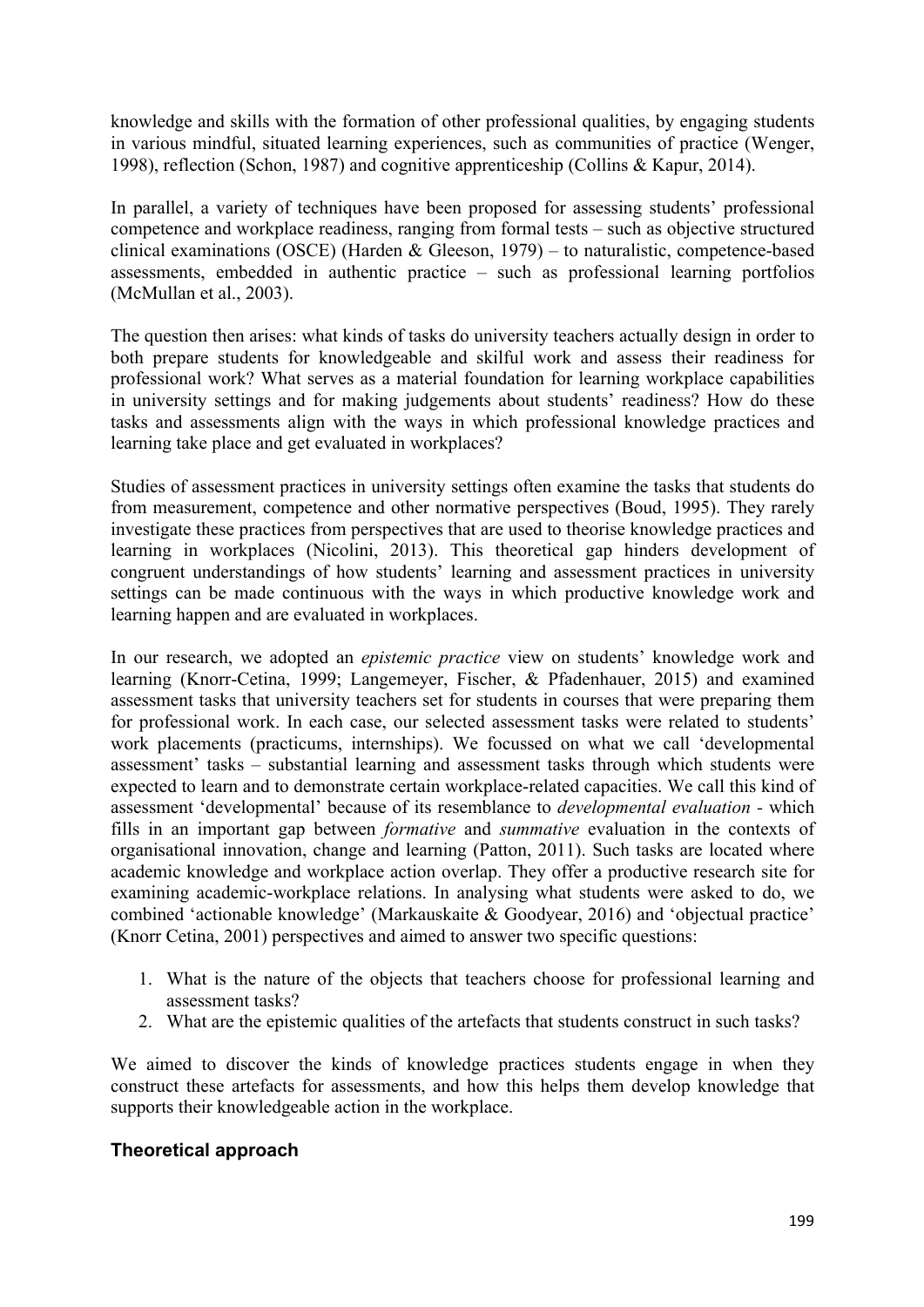Bringing intelligence to bear on activity, as Yinger and Hendricks-Lee (1993) argued, requires 'working knowledge', which in our work we call 'actionable knowledge' (Markauskaite & Goodyear, 2016, p. 89). This kind of knowledge helps get things accomplished in practical situations. As Nicolini (2013) said, in practice settings,

…knowledge is conceived largely as a form of mastery that is expressed in the capacity to carry out a social and material activity. Knowledge is thus always a way of knowing shared with others, a set of practical methods acquired through learning, inscribed in objects, embodied, and only partially articulated in discourse. (p. 5)

Such knowledge is defined by a sense of relevance to getting a job done in a way that is meaningful and considered effective in a professional community or workplace. This knowledge is partly individual and implicit – as it involves personal capabilities to establish productive relationships between the self, the social and material environment and action – and it is partly shared and explicit – as it draws on symbolic and material tools that allow these connections to be made knowledgeably within a given context.

'Objects' are usually defined as entities people act towards and/or act with (Star, 2010). They are the 'ultimate reasons' behind behaviours of individuals and groups (Kaptelinin, 2005). Objects are central to everyday life – they give meaning to human activities and shape their values – they also play vital roles in professional knowledge work and learning. As Knorr Cetina (2001) argues, in knowledge-generating settings, practices largely evolve around certain 'problem-knowledge constellations' that are formed as practitioners explore problems and construct knowledge. She calls such constellations 'epistemic objects' and practices that evolve around them 'objectual practices'. In professional work, objects are often both meaning-producing and practice-generating; they provide the foundations for both continuation of what professional communities do and for extension of their practices. While objects are sometimes seen as abstract entities that motivate activity and give an orientation to it, they can also be concrete entities that instantiate these motives in tangible forms that guide actions. This mirrors a well known difference between *predmet* and *objekt* in the sociocultural literature (Kaptelinin, 2005). *Predmet* refers to a broader target and denotes objective orientation of activity (i.e. a motive), while *objekt* has a narrower meaning and refers to material objective reality.

Material artefacts that people produce – when they are solving problems encountered in their practical activity and/or constructing shareable representations of their knowledge – play important roles in knowledgeable work (Bereiter, 2002; Miettinen & Virkkunen, 2005). They provide concrete material grounding for engaging in knowledge work and give visibility and permanence to otherwise invisible or ephemeral expressions of human thought.

While objects and artefacts alone cannot explain all aspects of professional knowledge work and learning, investigating their qualities and how people engage with them can yield good insights into how knowledge work is actually done and what kinds of capacities it embodies (Nicolini, Mengis, & Swan, 2012). In professional learning contexts, assessments that students do as part of preparing for professional practice serve as productive objects for investigating what kinds of knowledge and capacities students are expected to master, how these capacities get expressed in concrete tasks and artefacts, and how students' readiness for the workplace gets assessed (Markauskaite & Goodyear, 2016).

## **Methodology**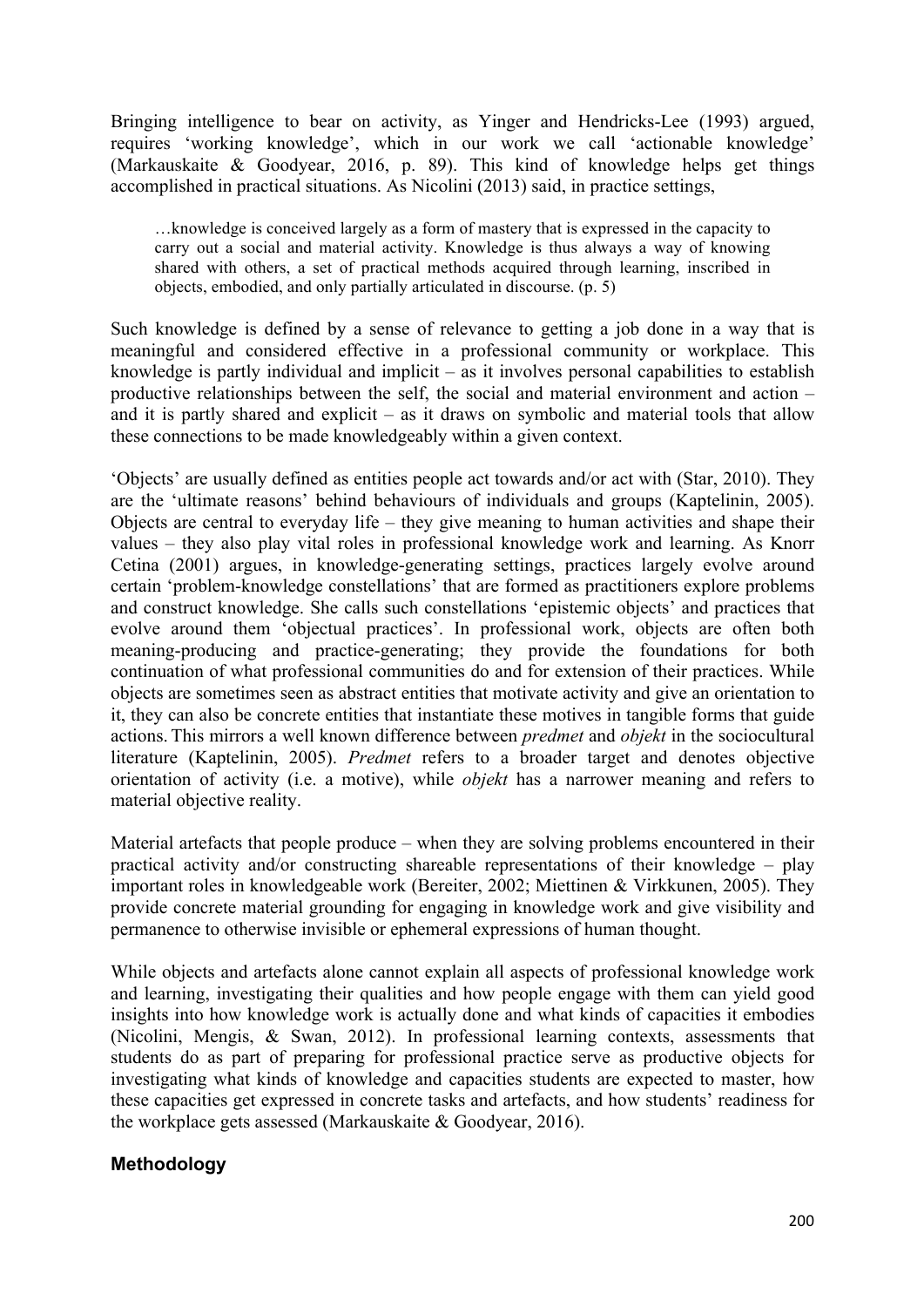We drew upon a combination of sociomaterial (Fenwick, Edwards, & Sawchhuk, 2011) and socoiocognitive (van Dijk, 2014) methods for studying knowledge work and learning, and sought to get insights into the epistemic nature of objects and artefacts that guided students' learning.

We investigated 20 professional practice courses from five professions: pharmacy, nursing, social work, school counselling and education. We selected units of study (courses) specifically aimed at preparing students for the workplace. There were three stages of data collection. In Stage 1, we collected and reviewed formal course documents: including course aims, outcomes, general designs, topics and assessments. In Stage 2, we conducted epistemic interviews (Brinkmann, 2007) with the academics coordinating each course. We asked about the course design, including aims, structure, pedagogy, assessments, and changes in the course over time. We also collected detailed course materials, such as specifications of assignments given to the students, lecture and tutorial materials, and samples of work completed by students. In Stage 3, we selected one or two specific developmental tasks from each course and explored them further, conducting additional interviews to ask the academics about various aspects of task design.

Our data analysis drew on principles of thematic analysis (Braun & Clarke, 2006). To answer the first research question, we analysed course descriptions and interviews with the academics and initially identified the overarching 'motives' of each course. Then, we identified specific objects of the tasks by analysing what kinds of capacities students were expected to develop, how and why. We organised the final themes according the epistemic nature of the capacities that students were developing and their relationships with daily professional tasks.

To answer the second research question, we analysed what, specifically, students were expected to do in each task; how they did this, and what kinds of artefacts they were producing. We simultaneously examined detailed teaching and learning resources related to each task and teacher interviews explaining the task designs. We looked closely at the *kinds of knowledge and ways of knowing* that were enacted in the *production* of these artefacts. We organised the final themes according to the epistemic qualities that these artefacts embodied.

## **Findings**

## **Objects of assessment tasks**

The university teachers 'objectified' these broad course motives into specific tasks in a range of ways that varied along two dimensions: a) the focus on particular kinds of professional capabilities; and b) the relationship to common tasks performed in workplaces (Table 1). Along the first dimension the selected objects ranged from a focus on fine-tuning professional skill and knowledge for carrying out specific professional actions (aka. doing); to shaping professional vision that helps students see the world and act in a particular way (aka. seeing); to creating various professional artefacts (aka. producing). Along the second dimension, the focus ranged from the capabilities involved in core everyday practices, to hard and rare aspects of professional practices.

Specific key skills and knowledge needed in everyday professional work, and that require focussed development and fine-tuning through repeated practice, were a common object of the tasks. For example, pharmacy students were learning skills to communicate with clients by engaging in role plays; school counselling students were learning to do behavioural assessments by administering tests on each other, and later on a child. In some other cases, the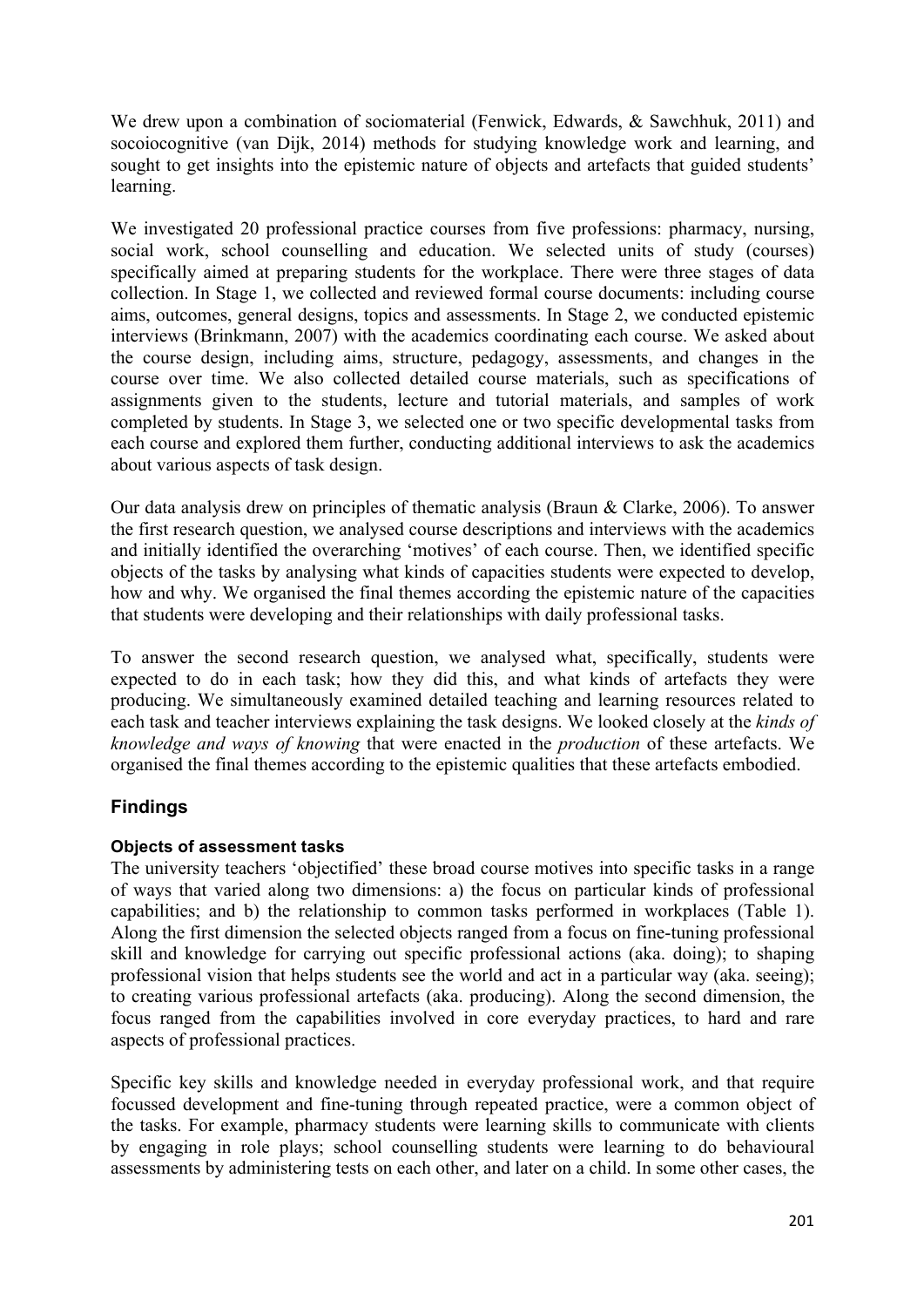object of students' tasks was specifically the *hardest elements of professional practice*. In one example, pre-service teachers were learning to use new inquiry-based pedagogical approaches by developing and teaching lessons in groups.

| Objects of tasks   | Core aspects of professional practice        | Hard, hidden or rare aspects of professional            |
|--------------------|----------------------------------------------|---------------------------------------------------------|
|                    |                                              | practice                                                |
| Doing: Fine-       | Key specific skills and/or knowledge that    | Hardest elements of professional practice that          |
| tuning             | require targeted development and             | require special preparation. E.g. teaching most         |
| professional skill | repeated practice. E.g. communication        | difficult topics of the school curriculum in pre-       |
| and knowledge      | with clients in pharmacy                     | service teacher education                               |
| Seeing: Shaping    | Core inquiry frameworks that are used to     | Hidden elements of professional vision that are         |
| professional       | guide solutions of professional problems     | invisible to lay perception. E.g. understanding         |
| vision             | across situations. E.g. a generic inquiry    | roles of aboriginal officers in schools, noticing       |
|                    | framework used in pharmacy practice:         | important details that should inform decisions          |
|                    | gather information, process information,     | in curriculum documents, lesson plans and               |
|                    | and deliver service and recommendation       | teaching resources                                      |
| Producing:         | Production of everyday professional          | <i>Production of generic artefacts for professional</i> |
| Making             | artefacts of, or for, professional practice, | use in a range of possible situations beyond            |
| professional       | in an informed way. E.g. production of       | one's own practice. E.g. production of                  |
| artefacts          | lesson plans and teaching resources for      | guidelines for nursing informed by best                 |
|                    | particular purposes                          | practice                                                |

#### **Table 1: Common objects of professional assessment tasks**

Development of professional capability to see the encountered phenomena, and structure professional actions in a particular way, was the second common object of the tasks. In such tasks students often learnt to use core inquiry frameworks of professional practice. For example, pharmacy students learnt to use a generic inquiry framework – gathering information, processing and working out an appropriate solution, and delivering a service – which was used in various situations that ranged from a regular dispensing of medications in a pharmacy to complete medication reviews in complex cases. In these tasks, the focus was less on knowledge and skill to respond effortlessly and automatically to the encountered situation, more on development of a conscious ability to see the world and structure actions through particular (overtly learnt) professional frameworks. In other cases, the focus of tasks was on hidden elements of professional vision – aiming to develop students' capacities to see aspects of professional practices and artefacts that are invisible to lay perception. For example, pharmacy students were examining pharmacy layouts in order to notice important details; preservice teachers were unpacking the roles of an aboriginal officer in a school by interviewing them in order to understand how they, as teachers, should collaborate; they were also systematically examining curriculum documents, lesson plans and various teaching resources in order to discern important aspects that should inform their decisions and actions.

Development of the capabilities needed to make professional artefacts – and a range of other capabilities that students learnt through making – was the third common object of the tasks. Some making tasks involved production of artefacts that are used in everyday situated professional work, such as lesson plans, resources or tasks for teaching particular lessons, designs of disease state management services that could be implemented in a community pharmacy, etc. In some cases, students created generic professional artefacts for professional use, such as kits for school excursions, guidelines for nursing informed by best practice, etc. In these tasks, the main focus was not just an artefact for a specific situated professional purpose, but a generic artefact-tool that could be reused by others in other situations. The capability to make connections between general knowledge that was embodied in these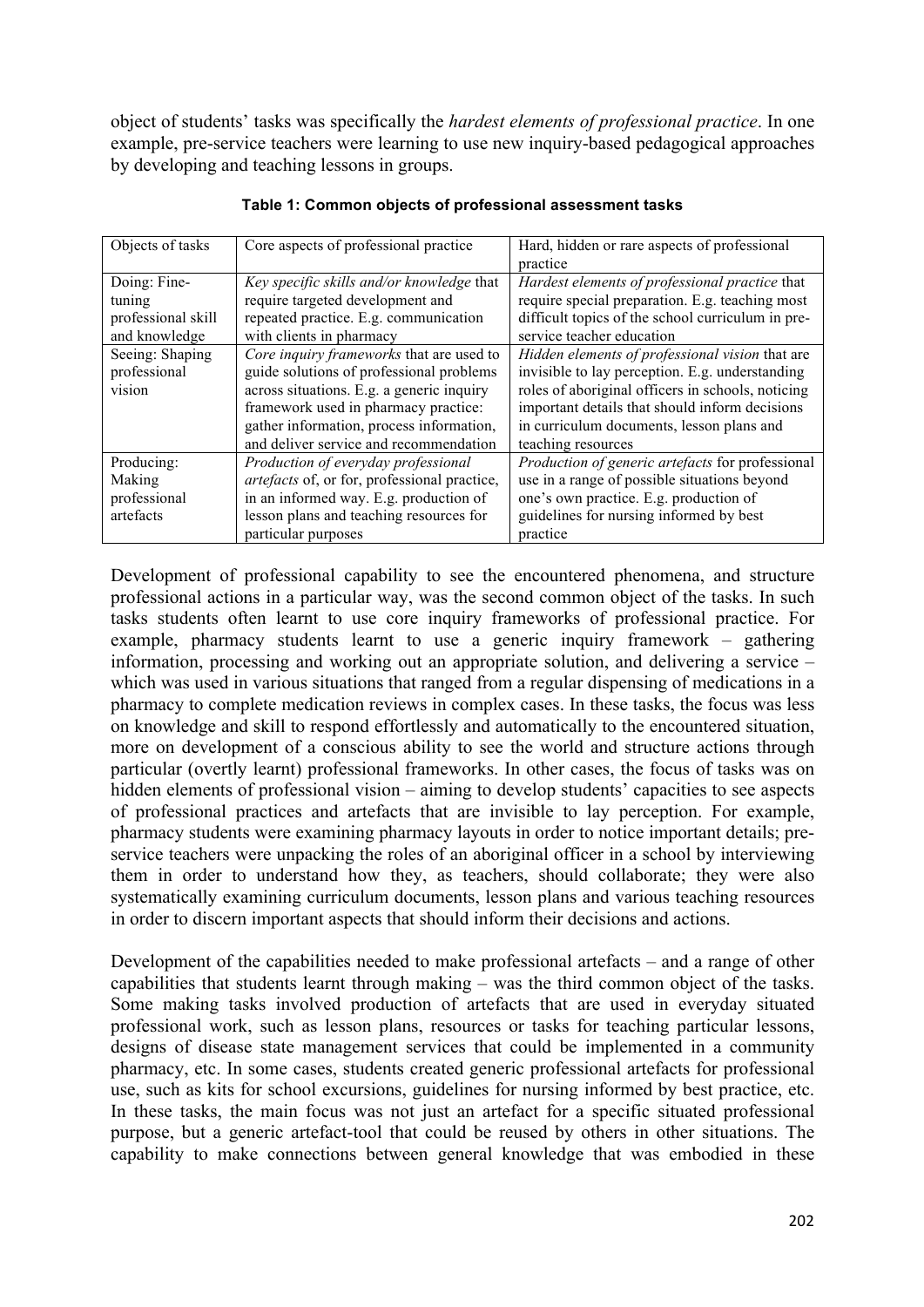artefacts and concrete situated knowledge and action that these artefacts aimed to support was often the central object of learning through making these generic artefacts.

### **Artefacts of assessment tasks**

Students were using and producing a broad range of artefacts that had very different epistemic qualities. Drawing on the literature on meditational roles of artefacts (Bereiter, 2002; Norman, 1991; Rheinberger, 1997), we organised them into three broad categories: cultural artefacts (action and practice), conceptual artefacts (analytical and design) and epistemic artefacts (knowledge-connecting) – see Table 2.

| Artefacts of knowledgeable action                                                                                                                                                                                                  | Examples                                                                                                                                                                                                                                              |  |  |
|------------------------------------------------------------------------------------------------------------------------------------------------------------------------------------------------------------------------------------|-------------------------------------------------------------------------------------------------------------------------------------------------------------------------------------------------------------------------------------------------------|--|--|
| Cultural artefacts                                                                                                                                                                                                                 |                                                                                                                                                                                                                                                       |  |  |
| Action artefacts – social and material goods and<br>other main products of professional work                                                                                                                                       | A lesson conducted by a teacher; an assessment of a family<br>produced by a social worker; dispensed medications and<br>counselling provided by a pharmacist. These artefacts<br>materialise a profession's raison d'être                             |  |  |
| <i>Practice artefacts</i> – artefacts that are commonly<br>produced and used to mediate daily<br>processional work within a professional culture                                                                                   | Professional mediating artefacts produced using useful<br>frameworks, templates, heuristics, rules of thumb, etc. They<br>embody the shared interpretative frameworks and routines of<br>a profession                                                 |  |  |
| Conceptual artefacts                                                                                                                                                                                                               |                                                                                                                                                                                                                                                       |  |  |
| Analytical artefacts - products of a deliberative<br>inquiry aimed at constructing explicit<br>articulated ('know that') knowledge for<br>professional judgements                                                                  | Professional critiques, evaluations, interpretations,<br>reflections, deconstructions and other analytical re-<br>descriptions of existing professional artefacts and practices,<br>including reflections on one's own professional practice.         |  |  |
| Design artefacts – products of deliberative<br>knowledge work constructing actionable<br>knowledge for professional practice ('know<br>how')                                                                                       | Plans, concepts, models, designs and other common outputs<br>of knowledge-creating designerly work. They give explicit<br>meanings to actions and guide complex professional<br>activities                                                            |  |  |
| Epistemic artefacts                                                                                                                                                                                                                |                                                                                                                                                                                                                                                       |  |  |
| Epistemic artefacts - artefacts that link 'know<br>that' with 'know how', and conceptual with<br>cultural aspects of professional knowledge into<br>one ensemble that enables a person to produce<br>situated knowledge for action | Best practice guidelines in nursing; a teaching 'kit' for a<br>specific topic with meta-guidance on how to use and adapt it<br>for various situations; similar artefacts that allow concrete<br>meanings to be established during use of the artefact |  |  |

Tasks in which students were learning skills, knowledge and other capabilities directly related to professional work, also simultaneously engaged students in production and use of two kinds of artefacts that are an intrinsic part of such practice and professional culture: action artefacts and practice artefacts. *Action artefacts* are direct products of professional work, such as medications dispensed by a pharmacist, an injection given by a nurse, or a lesson taught by a teacher. Some of these artefacts are ephemeral, as they are results of actions carried out in the world, providing services or creating immaterial rather than material goods. Such ephemeral artefacts are captured in permanent material form only in indirect ways (e.g. in logbooks, records of teacher feedback, or other traces of action).

In more challenging professional tasks, students also drew upon various characteristic artefacts-tools of professional culture – for structuring their ways of seeing, thinking and interacting with the world – and simultaneously produced various *practice artefacts.* For example, pharmacists were using interview templates for asking patients questions and recording important information during medication reviews; school counsellors were structuring their examinations for diagnosing students' learning difficulties using specific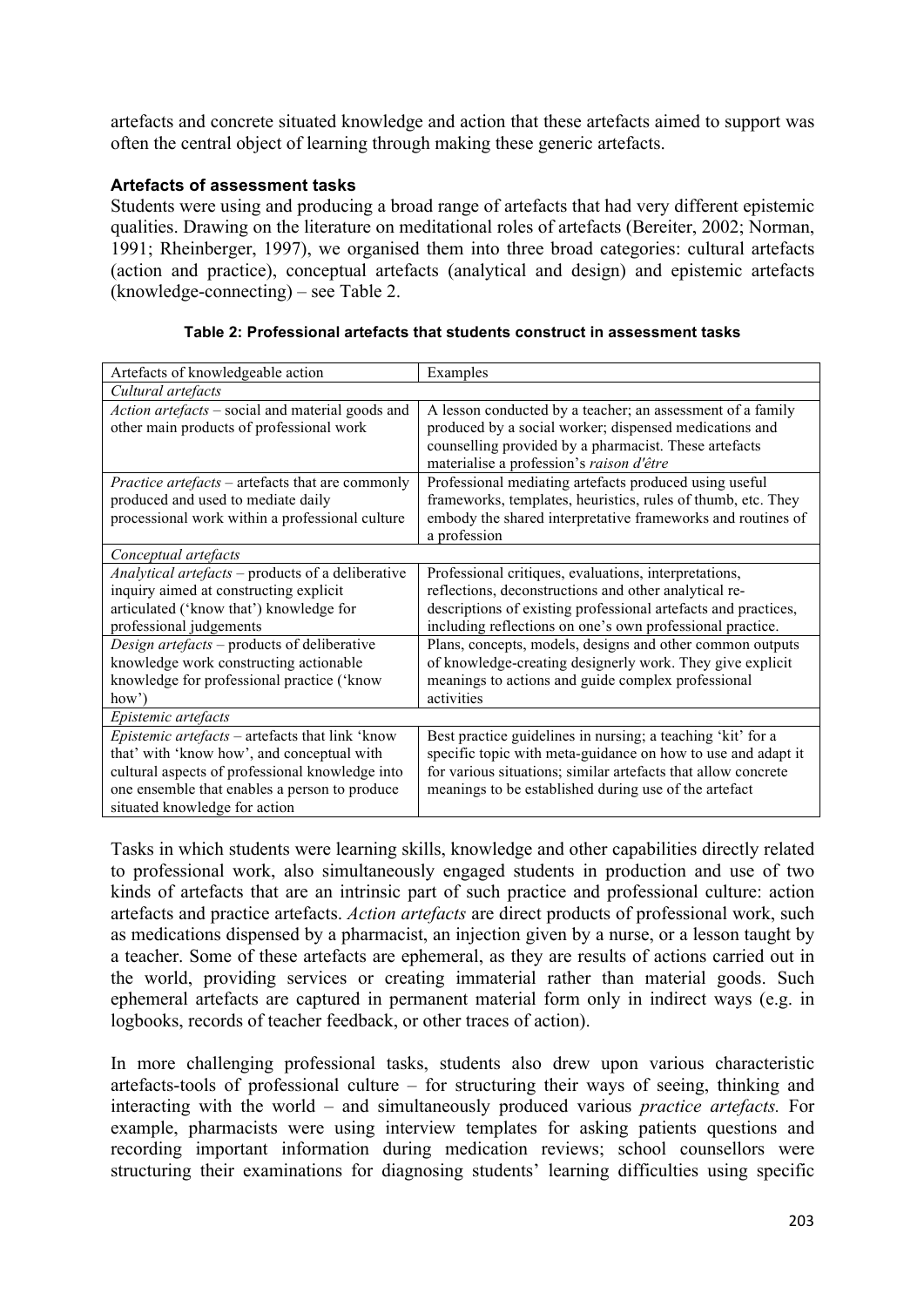behavioural testing instruments and procedures. The use and production of such practice artefacts were seen as part of the regular professional practices that students were mastering, while fine-tuning professional skill, knowledge and vision.

In complex professional tasks, students engaged in deliberative knowledge-producing work. This work usually involved production of two kinds of *conceptual artefact*: analytical artefacts and design artefacts. (We use 'conceptual' in a conventional sense, to denote an idea expressing a particular view or understanding. We do not limit this term to mean only formal disciplinary conceptual knowledge.) When learning professional practice required understanding some aspects of professional practice that were invisible to lay perception, students often engaged in purposeful inquiry and produced *analytical artefacts,* such as deconstructions, evaluations and reflections. For example, pharmacists were analysing medication information leaflets, and pre-service teachers were deconstructing lesson plans from a social justice perspective. These conceptual artefacts rendered articulate and explicit the 'know that' knowledge which should inform professional judgements.

In some tasks, students were producing *design artefacts* that not only informed, but also guided, professional action. For example, pre-service teachers were producing excursion kits, worksheets and other lesson resources before teaching a lesson; pharmacists were designing health promotion programs. These design artefacts embodied concrete solution and 'know how' knowledge suggesting how things should be done.

In other cases, students were making *epistemic artefacts* for creating situated knowledge for knowledgeable action. For example, pre-service teachers were designing case study packages composed of lesson plans, resources and descriptions of how these packages could be used in teaching; nursing students were creating best practice-informed guidelines for nursing procedures – to inform knowledgeable action in local professional settings. A distinguishing feature of these epistemic artefacts is that they contain knowledge for making links between 'know that' and 'know how' aspects of professional knowledge, and between conceptual knowledge – expressed in formal professional knowledge artefacts – and practical knowledge, expressed in cultural artefacts and situated actions. (In other words, linking 'know why' and 'know when'.) In all cases, the knowledge and ways of knowing that students learnt through production of these artefacts was as important as the knowledge captured in these artefacts.

The fundamental epistemic differences between the ways of knowing that are enacted in the production of these three kinds of professional artefacts become clear when we look how they help bridge professional action and meaning. Much habitual professional work is mediated by cultural artefacts. That is, the link between action and meaning is usually established through direct repetitive practice expressed in action artefacts, where additional practice artefacts are often cultural by-products of this work. They are created by drawing on evolved human abilities to notice patterns, preserve useful 'tricks' and use the external environment to scaffold effective knowledgeable action (Sterelny, 2012).

In contrast, conceptual artefacts are the products of deliberative knowledge work (Bereiter, 2002). The link between the meaning and an encountered situation that demands action is established by engaging in analytical inquiry or design modes of knowledge production. These artefacts mediate knowledgeable action by giving explicit meanings to the encountered situation and possible actions, but they can be independent from concrete situated actions and the cultural artefacts that mediate them.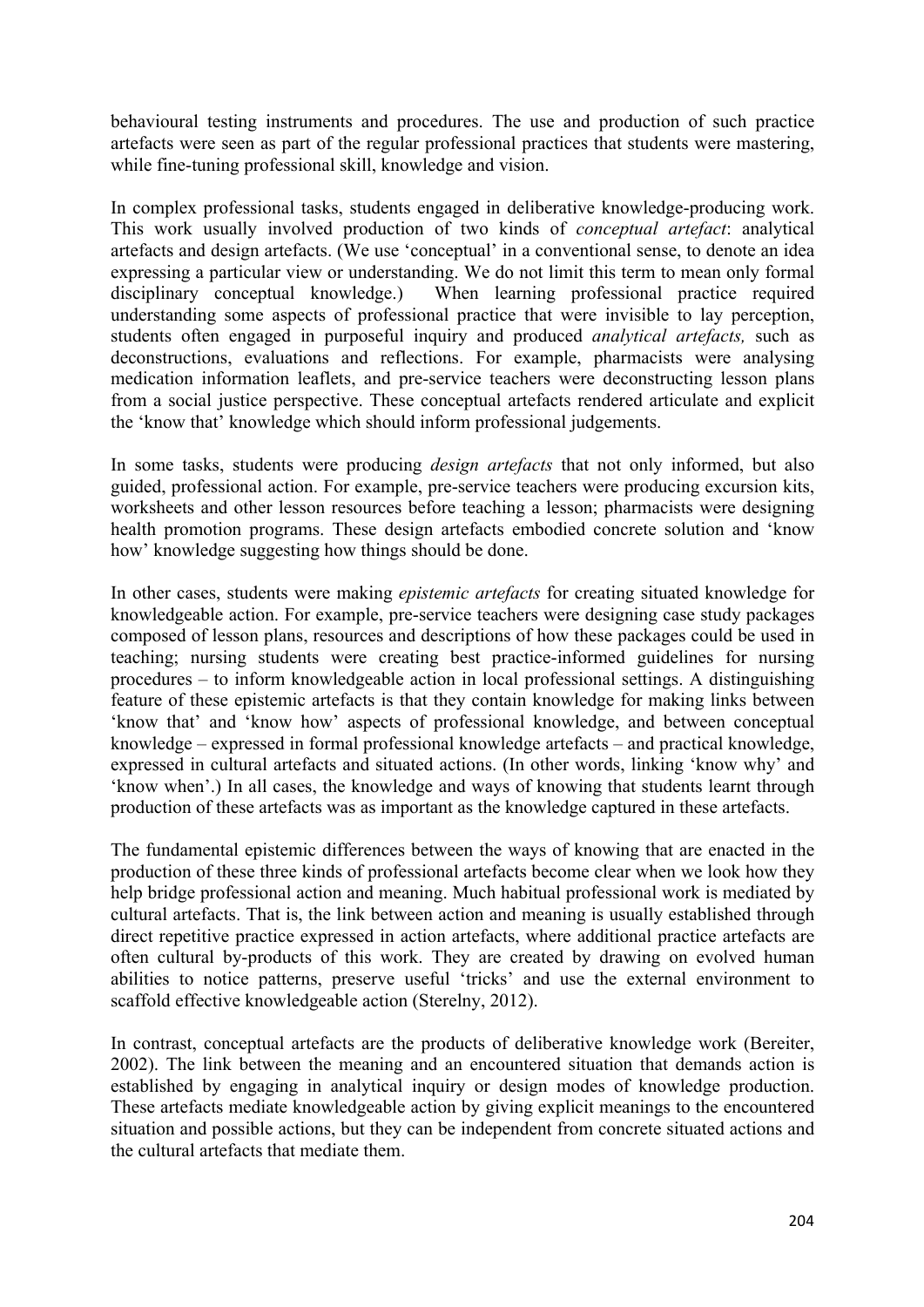The epistemic artefacts join these two kinds of meaning making. They do not necessarily contain in themselves detailed situated knowledge that guides how a person should act (as cultural artefacts do). Rather, they contain knowledge that allows a person to produce such situated knowledge. Making these epistemic artefacts requires engagement in ways of knowing that bridge the knowledge that is traditionally embodied in conceptual artefacts with the knowledge that is carried over through cultural artefacts. Figure 1 depicts the continuum that emerges from these links.



**Figure 1: Relationships between the artefacts**

## **Discussion and Conclusions**

Several general insights emerge from our findings. Firstly, formative learning tasks and formal summative assessment are often seen as two separate and hard to reconcile kinds of tasks, with formal assessment tasks often done 'after' and 'on top of' learning. In contrast, many of the tasks we studied were simultaneously learning and formal assessment tasks. While the assessment design literature increasingly recognises that formal course assessments should engage students in productive learning activities (Gibbs & Simpson, 2005), the existence and potential of such developmental assessment (cf. Patton, 2011) tasks has not been widely recognised.

Secondly, our findings give new insights into how the tasks through which students learn capacities for knowledgeable action relate to authentic workplace practices. They show that students learn actionable knowledge by: engaging in tasks that directly develop and fine-tune knowledge and skill for carrying out professional tasks, and fine-tuning the ways in which they do this by sharpening professional vision and making professional artefacts. Most importantly, students learn for knowledgeable action by engaging with the core aspects of professional practice, and also by tackling hard, hidden and rare aspects of professional work.

Thirdly, engagement in professional practices is inseparable from production of different kinds of professional artefacts. Any attempt to make rigid parallels between authentic workplace tasks, particular kind of objects that teachers choose for guiding students' learning and particular kinds of artefacts that students produce would oversimplify professional practices and learning. Nevertheless, some correspondences that emerge from the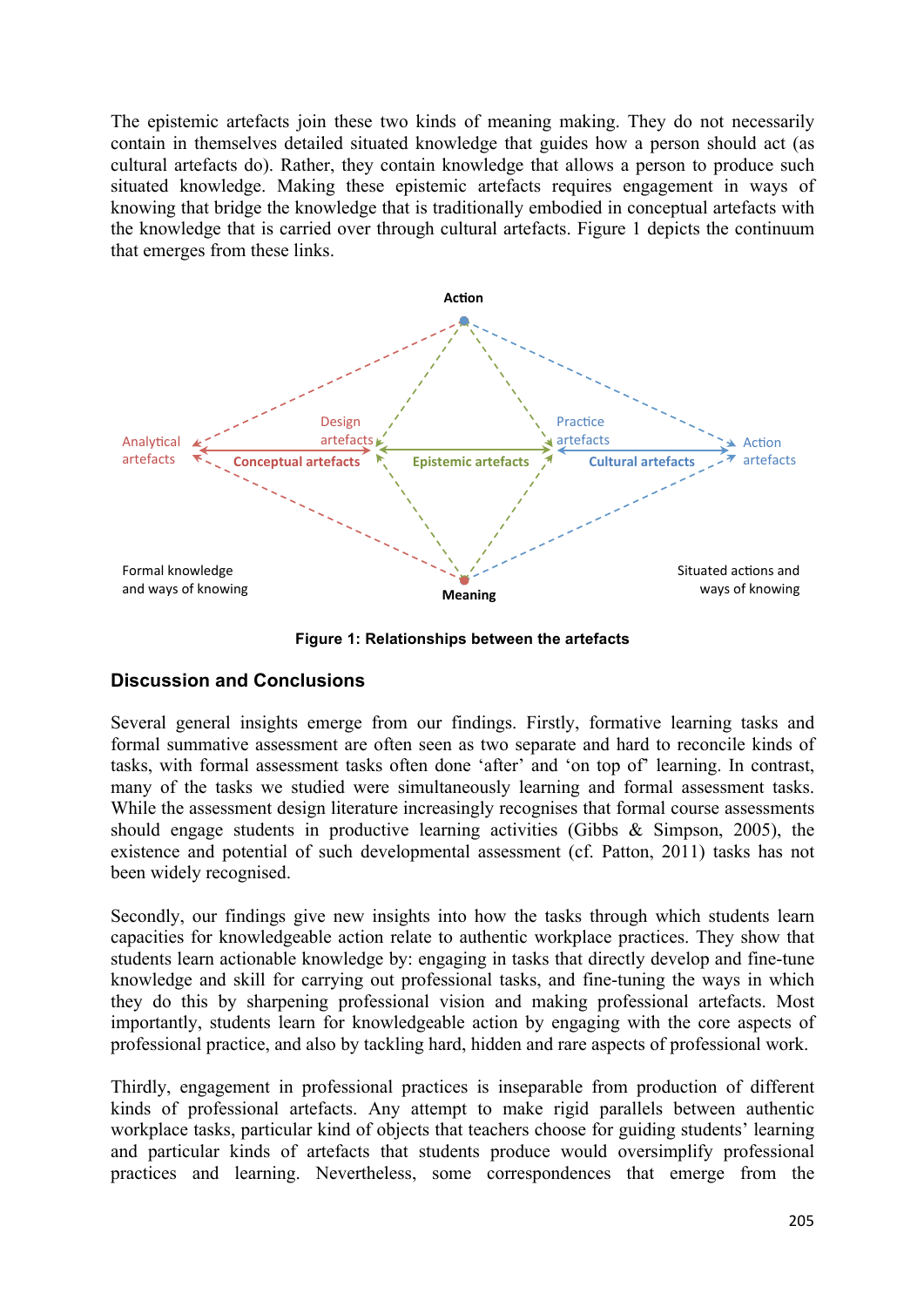juxtaposition of the objects and artefacts in our study are worth noticing (Table 3). The emerging pattern shows that learning of the core aspects of professional practice primarily engages students in the production of cultural artefacts, with only the *making* tasks being an exception. In contrast, tasks that evolve around the unusual (hard, hidden, rare) objects involve conceptual and epistemic artefacts and often draw on constellations of different artefacts. For example, pre-service teachers' learning to teach the hardest curriculum topics is inseparable from careful planning (i.e., conceptual design artefacts) and production of teaching resources (i.e., complex practice artefacts).

| Objects of tasks   | Core aspects of professional practice | Hard, hidden or rare aspects of professional            |
|--------------------|---------------------------------------|---------------------------------------------------------|
|                    |                                       | practice                                                |
| Doing: Fine-       | Key specific skills and/or knowledge  | Hardest elements of professional practice               |
| tuning             |                                       |                                                         |
| professional skill | <b>Cultural action artefacts</b>      | <b>Cultural action artefacts</b>                        |
| and knowledge      | Cultural practice artefacts           | Cultural practice artefacts                             |
|                    |                                       | Conceptual design artefacts                             |
|                    |                                       |                                                         |
| Seeing: Shaping    | Core inquiry frameworks               | Hidden elements of professional vision                  |
| professional       |                                       |                                                         |
| vision             | <b>Cultural practice artefacts</b>    | Conceptual analytical artefacts                         |
|                    | Cultural action artefacts             | Cultural practice artefacts                             |
|                    |                                       |                                                         |
| Producing:         | Production of everyday professional   | <i>Production of generic artefacts for professional</i> |
| Making             | artefacts of, or for, practice        | use                                                     |
|                    |                                       |                                                         |
| professional       |                                       |                                                         |
| artefacts          | Conceptual design artefacts           | <b>Epistemic artefacts</b>                              |
|                    | Cultural practice artefacts           | Conceptual analytical artefacts                         |
|                    | Cultural action artefacts             | Conceptual design artefacts                             |
|                    |                                       | Cultural practice artefacts                             |

**Table 3: The strongest correspondences between the kinds of objects and kinds of artefacts**

Note: The main kind of artefact that is associated with each object is in bold

Our research has significant practical implications for the design of tasks that students are asked to tackle in their professional preparation programs. As we have seen, different task designs lead to students working on different kinds of artefacts – cultural, conceptual and epistemic. In turn, this has implications for the specific capabilities they develop. The range and balance of tasks and artefacts should align with the intended character of the program. By this we mean that some programs prioritise the student's ability to 'hit the ground running' in a specific (kind of) workplace – to be *work-ready*. Some programs prioritise the abilities needed move smoothly between diverse workplaces. Other programs emphasise the importance of capabilities needed to analyse unfamiliar situations and make recommendations for action – to be *work-knowledgeable*. Others again stress the importance of linking professional knowledgeability with skilful embodied action – being *work-capable*. Our research reveals clear parallels between cultural, conceptual and epistemic artefacts, on the one hand, and 'work-ready', 'work knowledgeable' and 'work capable' graduates, on the other hand. Good program design often involves finding acceptable trade-offs between competing educational goals. Concretely, this can mean creating the right mix of tasks that involve students working with cultural, conceptual and epistemic artefacts. Our research helps identify and distinguish between such artefacts, thereby putting useful tools into the hands of program design teams.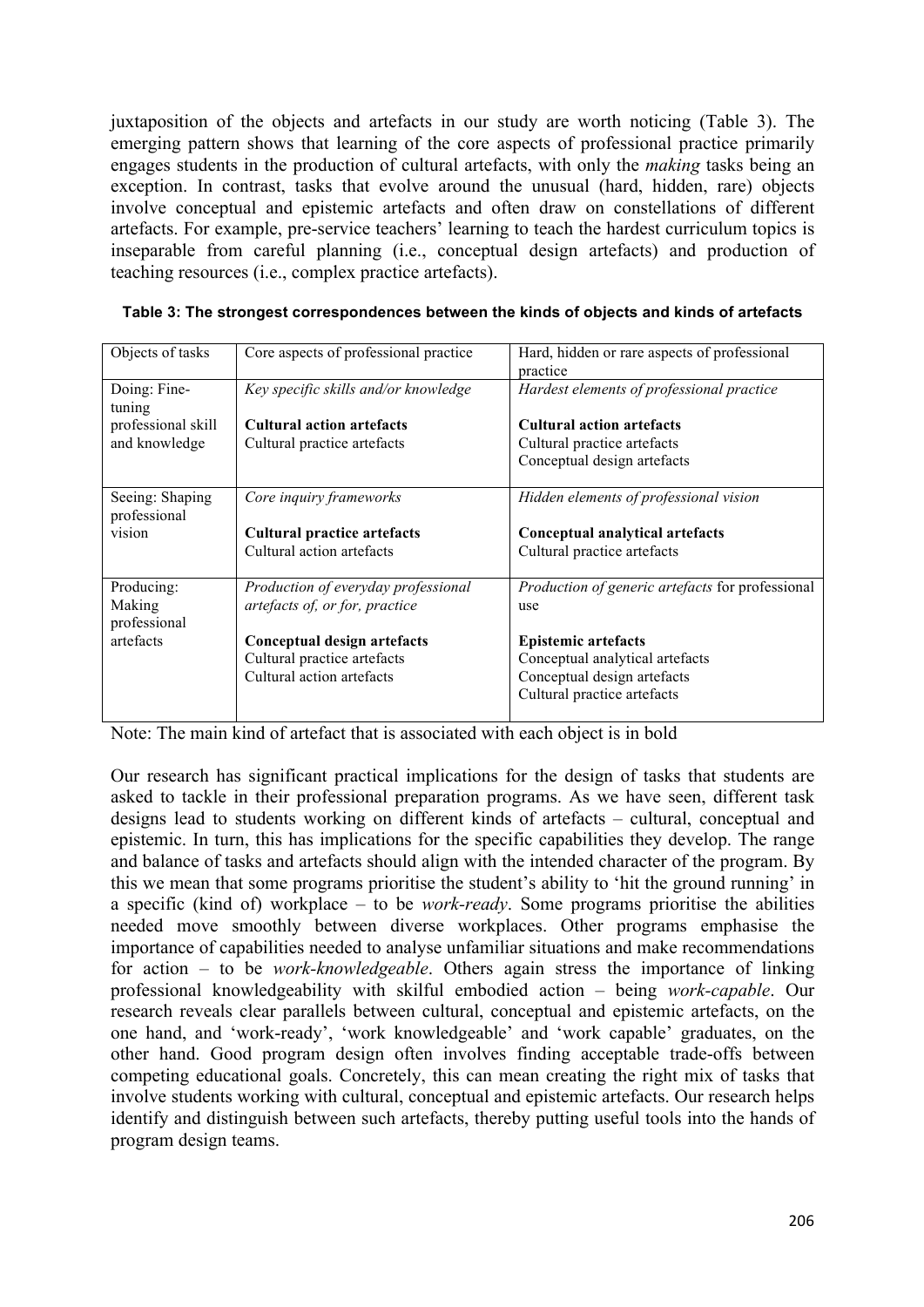#### **Acknowledgements**

This work was supported by the Australian Research Council under Grant DP0988307. We acknowledge assistance of Dr Agnieszka Bachfischer who helped collect data for this project.

#### **References**

- Barnes, L. B., Christensen, C. R., & Hansen, A. J. (1994). *Teaching and the case method: Text, cases, and readings*: Harvard Business Press.
- Barrows, H. S., & Tamblyn, R. M. (1980). *Problem-based learning: An approach to medical education*. New York: Springer.
- Bereiter, C. (2002). *Education and mind in the knowledge age*. Mahwah, NJ: Lawrence Erlbaum Associates.
- Billett, S. (2014). *Mimetic learning in and for work*. Cham: Springer.
- Boud, D. (1995). Assessment and learning: contradictory or complementary. In P. Kinght (Ed.), *Assessment for learning in higher education* (pp. 35-48). London: Kogan Page.
- Braun, V., & Clarke, V. (2006). Using thematic analysis in psychology. *Qualitative Research in Psychology, 3*(2), 77-101. doi:10.1191/1478088706qp063oa
- Brinkmann, S. (2007). Could interviews be epistemic? An alternative to qualitative opinion polling. *Qualitative Inquiry, 13*(8), 1116-1138. doi:10.1177/1077800407308222
- Collins, A., & Kapur, M. (2014). Cognitive apprenticeship. In R. K. Sawyer (Ed.), *The Cambridge handbook of the learning sciences* (2nd ed., pp. 109-127). New York: Cambridge University Press.
- Fenwick, T., Edwards, R., & Sawchhuk, P. (2011). *Emerging approaches to educational research: Tracing the sociomaterial* London: Routledge.
- Gibbs, G., & Simpson, C. (2005). Conditions under which assessment supports students' learning. *Learning and Teaching in Higher Education, 1*, 3-31.
- Harden, R. M., & Gleeson, F. (1979). Assessment of clinical competence using an objective structured clinical examination (OSCE). *Medical Education, 13*(1), 39-54.
- Hopwood, N. (2017). Practice architectures of simulation pedagogy: From fidelity to transformation. In K. Mahon, S. Francisco, & S. Kemmis (Eds.), *Exploring education and professional practice: Through the lens of practice architectures* (pp. 63-81). Singapore: Springer.
- Kaptelinin, V. (2005). The object of activity: Making sense of the sense-maker. *Mind, Culture, and Activity, 12*(1), 4-18.
- Knorr Cetina, K. (2001). Objectual practice. In T. R. Schatzki, K. Knorr Cetina, & E. von Savigny (Eds.), *The practice turn in contemporary theory* (pp. 175-188). London: Routledge.
- Knorr-Cetina, K. (1999). *Epistemic cultures: how the sciences make knowledge*. Cambridge, MA: Harvard University Press.
- Langemeyer, I., Fischer, M., & Pfadenhauer, M. (2015). *Epistemic and learning cultures: wohin sich Universitäten entwickeln*. Weinheim: Beltz Juventa.
- Markauskaite, L., & Goodyear, P. (2016). *Epistemic fluency and professional education: innovation, knowledgeable action and actionable knowledge*. Dordrecht: Springer.
- McMullan, M., Endacott, R., Gray, M. A., Jasper, M., Miller, C. M. L., Scholes, J., & Webb, C. (2003). Portfolios and assessment of competence: a review of the literature. *Journal of Advanced Nursing, 41*(3), 283-294. doi:10.1046/j.1365-2648.2003.02528.x
- Miettinen, R., & Virkkunen, J. (2005). Epistemic objects, artefacts and organizational change. *Organization, 12*(3), 437-456. doi:10.1177/1350508405051279
- Nicolini, D. (2013). *Practice theory, work and organization: An introduction*. Oxford: Oxford University Press.
- Nicolini, D., Mengis, J., & Swan, J. (2012). Understanding the role of objects in cross-disciplinary collaboration. *Organization Science, 23*(3), 612-629. doi:10.1287/orsc.1110.0664
- Norman, D. A. (1991). Cognitive artifacts. In J. M. Carroll (Ed.), *Designing interaction* (pp. 17-38). Cambridge: Cambridge University Press.
- Patton, M. Q. (2011). *Developmental evaluation: Applying complexity concepts to enhance innovation and use*. New York: Guilford Press.
- Rheinberger, H. (1997). *Toward a history of epistemic things: synthesizing proteins in the test tube*. Stanford, CA: Stanford University Press.
- Schon, D. A. (1987). *Educating the reflective practitioner*. San Francisco: Jossey-Bass.
- Star, L. S. (2010). This is not a boundary object: Reflections on the prigin of a concept. *Science, Technology & Human Values, 35*(5), 601-617. doi:10.1177/0162243910377624
- Sterelny, K. (2012). *The evolved apprentice: How evolution made humans unique*. Cambridge: The MIT Press.